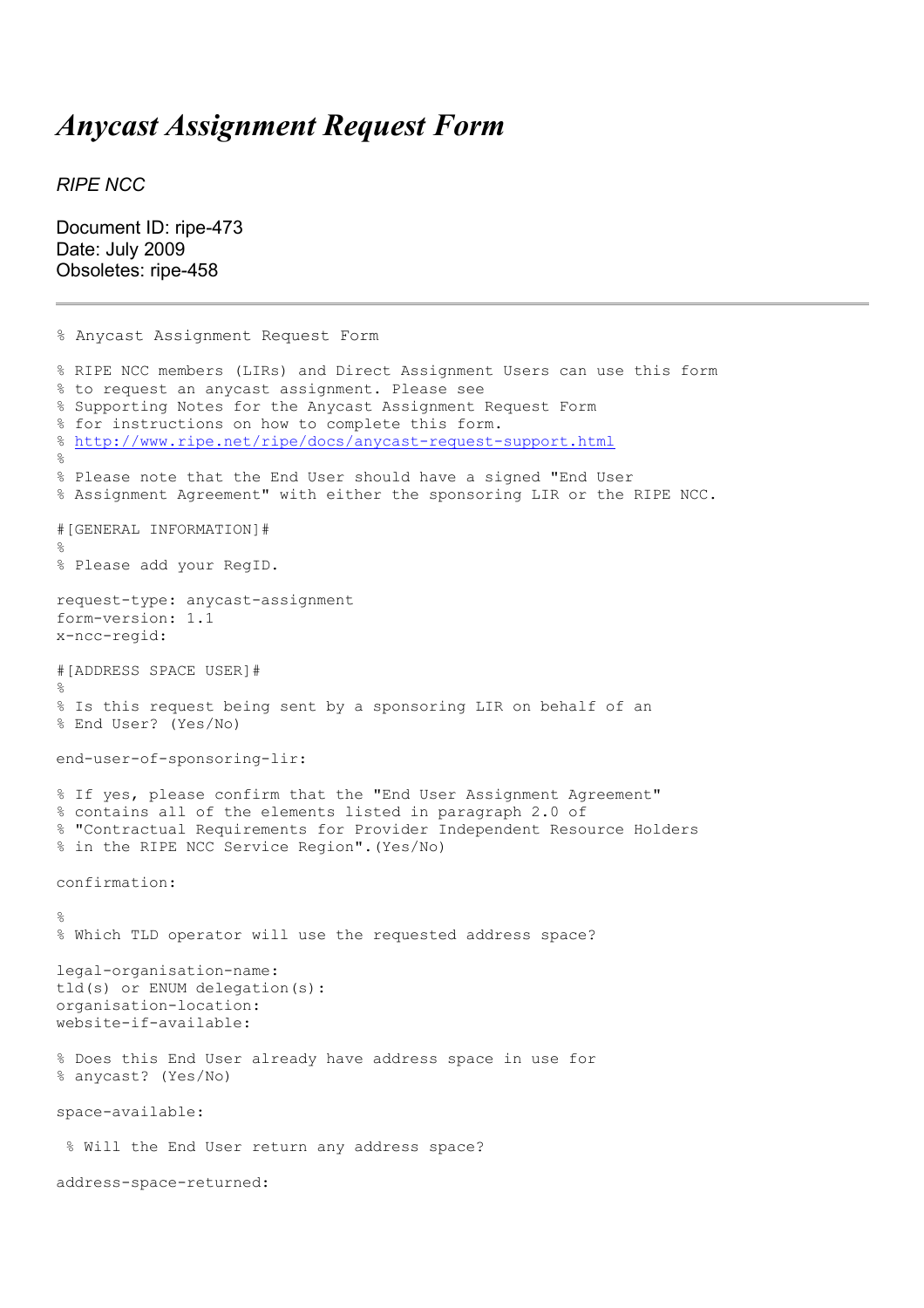#[INITIAL INFORMATION]# % Does the End User accept the policies on anycast assignments? % http://www.ripe.net/ripe/docs/ipv4-policies.html % http://www.ripe.net/ripe/docs/ipv6policy.html (Yes/No) confirmation: % Is the End User requesting an IPv4 assignment, an IPv6 % assignment, or both? (IPv4/IPv6/Both) ip-version: % If the End User is requesting an IPv4 assignment, will the TLD % nameserver set apply anycasting as described in BCP126/RFC4786? % http://www.ietf.org/rfc/rfc4786.txt (Yes/No) rfc4786: #[ANYCAST NODE PLAN]# % % Which anycast nodes will be used? Node Name Peers Location node: node: node: number-of-nodes: #[NETWORK DESCRIPTION]# % % Please add more information if you think it will help us understand % this request. <add more information> #[SUPPORTING DOCUMENTATION]#  $\frac{1}{2}$ % If this request being sent by a sponsoring LIR on behalf of an % End User, please attach a copy of the signed "End User % Assignment Agreement" and the company registration papers of the % End User. % You can also attach a network diagram or other supporting documentation. % % Have you attached any files/documents to this request? (Yes/No) file-attached: #[DATABASE TEMPLATE(S)]#  $\approx$ % IPv4 % Please complete all of the fields below. inetnum: <leave empty> netname: <add netname> descr: <add End User organisation name>